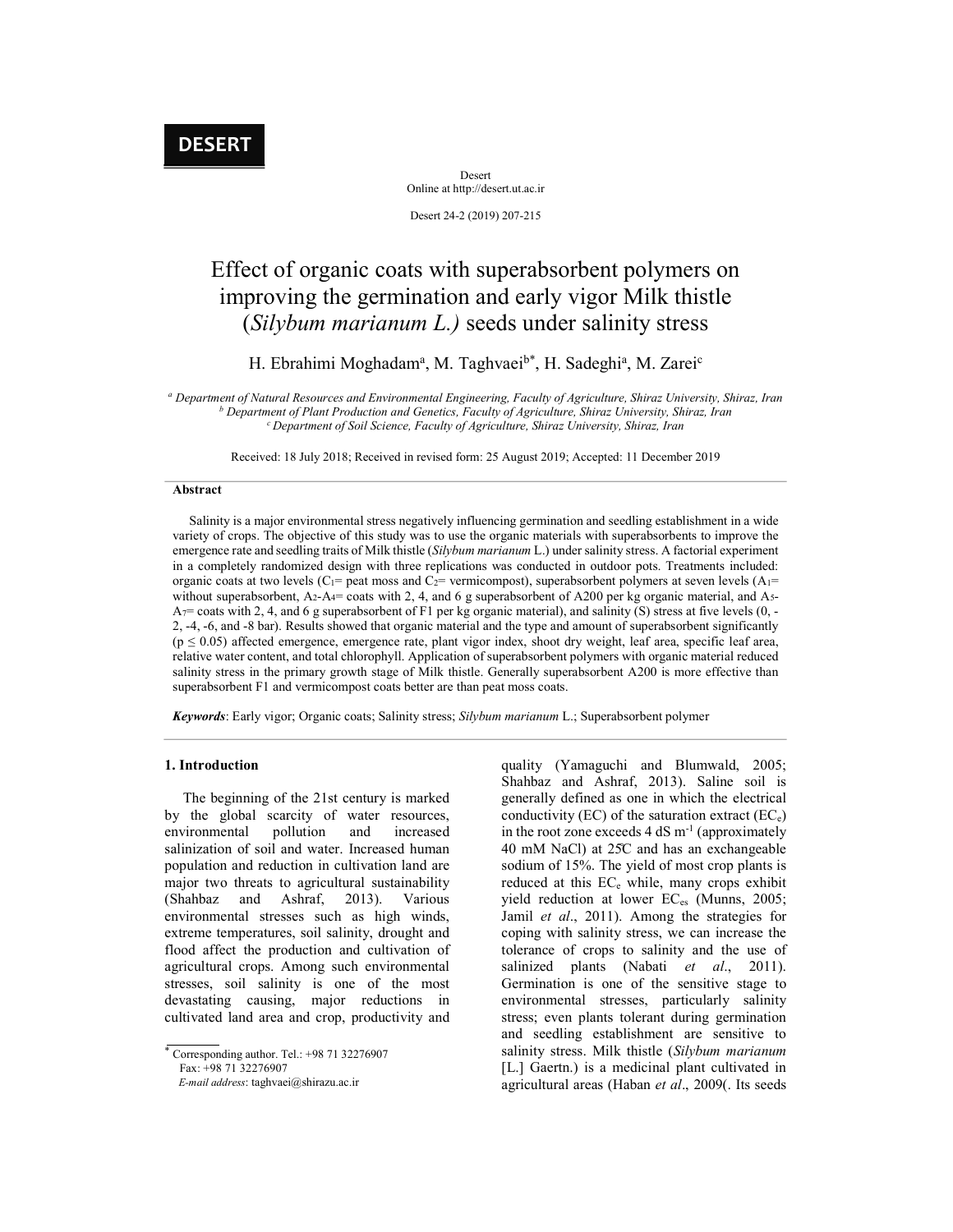contain flavonolignans, silybin, silychristin, and silydianin, together called silymarin (Morazzoni and Bombardelli, 1995). Silymarin is a biologically active component conducive to treating liver and biliary diseases and preventing liver cancer (Eskandari Nasrabadi et al., 2014). Marjoram S. marianum L. is sensitive to salinity in germination stages. Ahmadian et al. (2012) compared solute-specific effects on seed germination characteristics of SM seed (S. marianum) at the same osmotic potential under salinity and drought stress conditions. Their results showed that increased concentration in salt and dry environments, caused germination reduction. Masouvi Zavariyan et al. (2015) investigated effect the of seed priming by potassium nitrate on germination and biochemical indices in S. *marianum* under and salinity salinity stress. They reported that salinity stress reduced the germination indices and the amount of seedling protein and also increase the peroxidase activity.

 Increasing the water level around the seed is an approach to reducing the effect of osmotic pressure due to drought and salinity in the germination stage. To keep water around the seeds, organic materials can be utilized as water absorbent materials next to the seed in the soil. Dolat Kordestani et al. (2013) used organic materials as seed dressing to increase water content and reduce osmotic pressure under drought stress conditions around the seed during the germination stage. Another method for maintaining water around the seeds is to use polymer materials as absorbent materials next to the seed. Bhat et al. (2009) showed that absorbent polyacrylamide under saline conditions was able to increase the amount of available water. Enjavi et al. (2011) observed that with the increase in superabsorbent material in soil, the effect of drought stress on seed germination stage could be reduced. However, some researchers have proposed blending superabsorbents with organic materials. Rosta et al. (2013) investigated the effect of super absorbent polymer and organic materials on maintaining soil moisture. Soil salinity absorbs water in a difficult manner. Some materials can increase moisture along the seed, reduce osmotic stress, and establish the plant in saline land. The present study aimed to use superabsorbent materials mixed with organic materials as organic coatings under salt stress in order to increase Milk thistle early vigor and establish plant in saline land. Superabsorbent polymer and organic material can keep water around the seeds

#### 2. Materials and Methods

 During 10 weeks (from 2015.06.23 to 2015.09.06), a factorial experiment was carried out based on completely randomized design with three replications (the number of replicates was selected based on the tests performed under the same conditions) was conducted in outdoor pots at the College of Agriculture, Shiraz University, Shiraz, Iran (29°36′ N; 52°15′E; elevation 1810 m). Treatments included: organic covers at two levels (C1= peat moss and C2= vermicompost), superabsorbent polymers at seven levels (A1= without superabsorbent, A2-A4= coats with 2, 4 and 6 g superabsorbent of A200 per kg organic material and  $A5-A7=$  coats with 2, 4, and 6 g superabsorbent of F1 per kg organic material), and salinity (S) stress at five levels (0, 5.5, 12, 16.6 and 22 dS/m). To produce the organic coatings, we dried and ground peat moss and vermicompost (at  $70$  °C for 24 hours), Afterwards, different ratios of super absorbent powder 0, 2, 4 and 6 gram per kilogram of organic material (vermicompost and peat) was prepared and balls hub (almost half the size of ping-pong balls) and molding were dried at room temperature. Salt (NaCl) was used to apply salinity. The soluble salt of van't Hoff (Equations (1) and (2)) was calculated (Massarat *et al.*, 2013; Puppala et al., 1999; Redmann et al., 1994). To ensure the preparation of the solution, salt concentration was measured by electrical conductivity. Watering pots with a field capacity of 200 ml were designed to prevent the accumulation of salt. Leaching requirement was calculated according to Equation (3). Alterwards, directer tantos of super absorbent<br>powder 0, 2, 4 and 6 gram per kilogram of<br>organic material (vermicompost and peat) was<br>prepared and balls hub (almost half the size of<br>ping-pong balls) and molding were dried

$$
W = \text{m.i.r.t} \tag{1}
$$

where W= osmotic potential, m= molar concentration,  $r=$  constant factor equal to  $0.0831$ ,  $t=$  kelvins, and  $i=$  resolved constant ionization matter.

$$
W = EC \times 0.36 \tag{2}
$$

 $W=$  osmotic potential (bar),  $EC=$  electrical conductivity (dS/m)

$$
LR = D_{dw}/D_{iw} = EC_i/EC_d \tag{3}
$$

and gradually provide water to plant. water salinity drainage water (Rhoades et al., where  $D_{dw}$  is equivalent depth of drainage water, is depth of irrigation water, ECi Is Irrigation salt concentration and ECd is salt drainage water concentration irrigation drainage  $= D_{iw} = EC_i = EC_d$  salt concentration of irrigation 1999). Seedling traits included: emergence,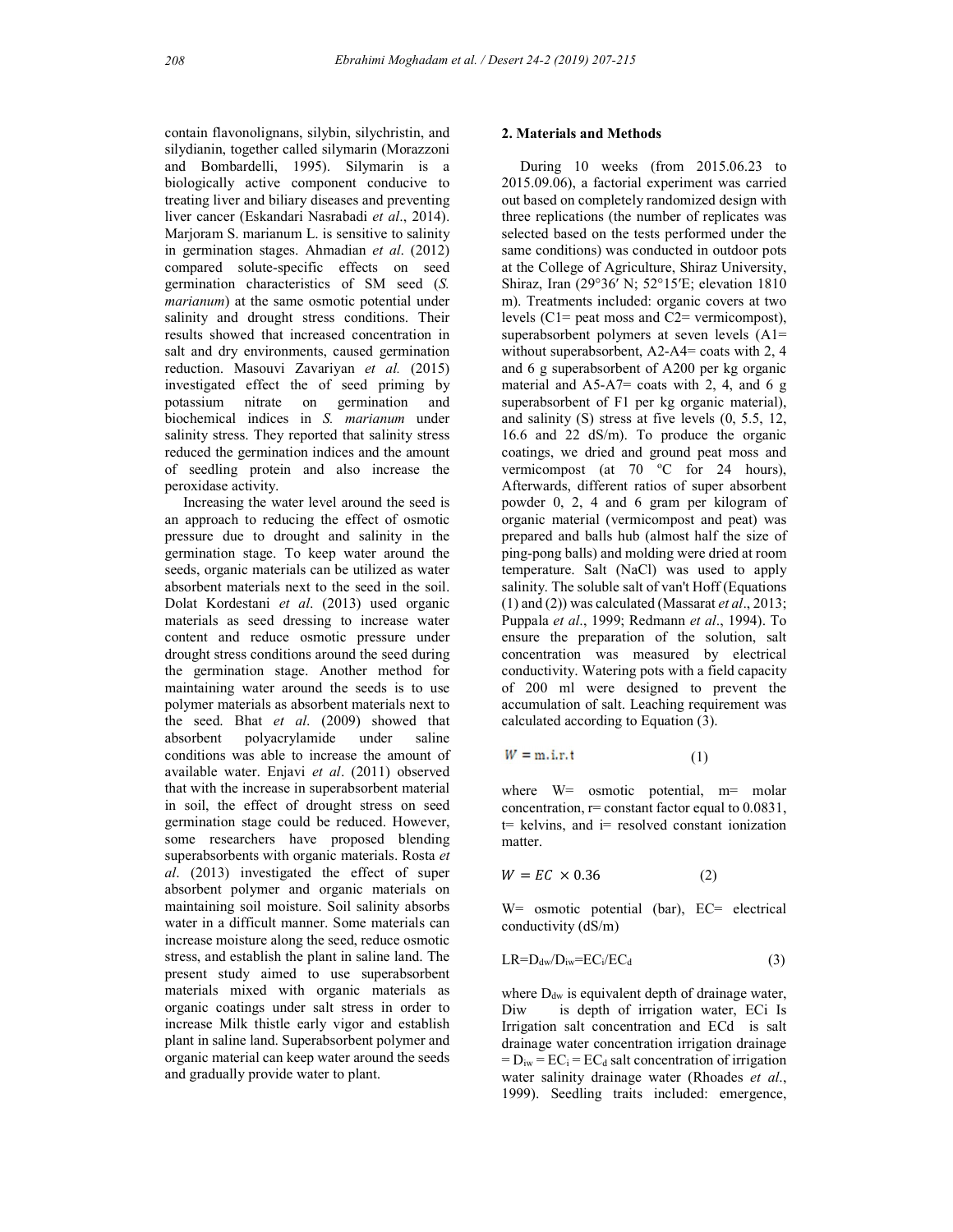emergence rate, plant vigor index, shoot dry weight, leaf area (Siosemardeh et al., 1999), specific leaf area (Arias et al., 1999), relative water content and total chlorophyll.

$$
EP\% = (ES/TS) \times 100\tag{4}
$$

Because EP is emergence percentage, ES is the number of emerged seeds and TS is the total number of seeds

(Nicols and Heydecker, 1968).

$$
ER = \sum N_i/T_i \tag{5}
$$

As ER is the emergence rate,  $N_i$  is the number of seeds emerged at time  $T_i$ , and  $T_i$  is the time after emergence

(Ellis and Roberts, 1981).

Vigor Index (VI) = Plant Length (mm) $\times EP$  (6)

(Agrawal, 2003)

Table 1. Analysis of variance (Mean square) for seedling traits

$$
RWC = (FW-DW/TW-DW) \times 100 \tag{7}
$$

FW=wet weight, DW=dry weight, TW = turgescence weight  $RWC$  = relative turgescence weight water content

 The samples were immersed in distilled water for one hour to weigh the leaves in saturated or turgeous weight. To measure the dry weight, samples were transferred to oven for 24 hours at 70 °C (Ritchi et al., 1999) and accurately weighed with a precision of 0.01 g. Mean comparison was done at Duncan's 1 and 5% level using SAS software.

## 3. Results and Discussion

 Results showed that the organic material, type, and amount of superabsorbent had a significant ( $p \leq 0.05$ ) effect on emergence, emergence rate, plant vigor index, shoot dry weight, leaf area, specific leaf area, relative water content, and total chlorophyll.

| S. O. V.                   | d.f.           | Emergence<br>(%)  | Emergence<br>rate rate | Plant<br>vigor<br>index | Shoot<br>dry<br>weight | Leaf<br>area      | Relative<br>water<br>content | Specific<br>leaf area | Chlorophyll<br><b>SPAD</b> |
|----------------------------|----------------|-------------------|------------------------|-------------------------|------------------------|-------------------|------------------------------|-----------------------|----------------------------|
| (A)<br>Organic<br>material |                | 4098*             | $0.0008*$              | 1550445*                | $0.20*$                | 32778*            | $5009*$                      | 4924 ns               | 4447*                      |
| (B)<br>Superabsorbent      | 6              | 2539*             | $0.00004^{ns}$         | 694287*                 | $0.01*$                | 3068*             | $2501*$                      | 15628*                | $31^*$                     |
| (C)<br>Salinity            | 4              | 28487*            | $0.056*$               | 6925019*                | $0.12^*$               | 68605*            | 17412*                       | 468707*               | 3492*                      |
| $A \times B$               | 6              | 3703 <sup>*</sup> | $0.0001^*$             | 1091959*                | $0.02^*$               | 11813*            | $4024*$                      | 21950 <sup>*</sup>    | $144*$                     |
| $A \times C$               | $\overline{4}$ | $4144*$           | $0.0002^*$             | 917410*                 | $0.01^*$               | 3742 <sup>*</sup> | 2458 <sup>*</sup>            | 52214*                | $569*$                     |
| $B\times C$                | 24             | 5284*             | $0.00002^{ns}$         | 227247*                 | $0.004*$               | 2828*             | $959*$                       | 31967*                | $140*$                     |
| $A \times B \times C$      | 24             | $1186*$           | $0.00007$ *            | 207646*                 | $0.003*$               | $2512*$           | 883*                         | 3202 <sup>*</sup>     | $117*$                     |
| Error                      | 140            | 239.77            | 0.000034               | 17592                   | 0.00038                | 248.77            | 21.97                        | 1194.11               | 7.10                       |
| C.V.                       |                | 37.33             | 14.74                  | 21.47                   | 22.18                  | 24.1              | 14.5                         | 27.9                  | 13                         |

 $n<sup>ns</sup>$  , and \*: not-significant and significant at 1 and 5 percent level of probability, respectively

Table 2. Effect of superabsorbent, salinity, and organic material on different seedling traits

| Organic material | Superabsorbent | Salinity | Emergence%       | Emergence rate<br>(seed/day) | Plant vigor index | Shoot dry weight<br>$\circledcirc$ | Leaf area (cm <sup>2</sup> ) | area<br>Specific leaf<br>$\mathbf{g}^{-1})$<br>$\left(\text{cm}^2\right)$ | Relative water<br>content | ${\bf Chlorophyll}$ (SPAD) |
|------------------|----------------|----------|------------------|------------------------------|-------------------|------------------------------------|------------------------------|---------------------------------------------------------------------------|---------------------------|----------------------------|
|                  |                | $S_1$    | 50 <sub>bc</sub> | $0.063$ bc                   | $625.0r-v$        | $0.035$ uv                         | 72.2mno                      | 672.8ab                                                                   | $65.2c-f$                 | $24.8h-g$                  |
|                  |                | $S_2$    | 50 <sub>bc</sub> | $0.052$ cd                   | $568.3s-v$        | $0.040$ uv                         | 33.9pq                       | $161.0$ opq                                                               | 60.9ef                    | $27.8c-1$                  |
|                  | A <sub>1</sub> | $S_3$    | 50 <sub>bc</sub> | $0.067$ abc                  | $545.0s-v$        | $0.100$ o-s                        | 52.9op                       | $161.0$ opq                                                               | 60.7f                     | 27.5c-m                    |
|                  |                | $S_4$    | 0 <sub>d</sub>   | 0.000 e                      | 0.0x              | 0.000v                             | 0.0q                         | 0.0r                                                                      | 0.0 <sub>g</sub>          | 0.0 <sub>s</sub>           |
|                  |                | $S_5$    | 0 d              | 0.000e                       | 0.0x              | 0.000v                             | 0.0q                         | 0.0r                                                                      | 0.0 <sub>g</sub>          | 0.0s                       |
|                  |                | $S_1$    | 100a             | $0.067$ abc                  | 1473.0 b-f        | $0.135 k-p$                        | 144.8a-f                     | 286.0f-n                                                                  | $65.0c-f$                 | $26.5e-n$                  |
|                  |                | $S_2$    | 100a             | 0.059bc                      | 839.0m-s          | $0.165$ g-m                        | $106.9g-m$                   | 100.0 <sub>qr</sub>                                                       | 61.1ef                    | $25.0h-g$                  |
|                  | A <sub>2</sub> | $S_3$    | 75 ab            | 0.075ab                      | $964.5$ j-p       | $0.110$ o-s                        | $107.8f-m$                   | 499.2cd                                                                   | $67.4a-f$                 | $21.00-r$                  |
|                  |                | $S_4$    | 0 <sub>d</sub>   | 0.000e                       | 0.0x              | 0.000v                             | 0.0q                         | 0.0r                                                                      | 0.0 <sub>g</sub>          | 0.0s                       |
|                  |                | $S_5$    | 0 d              | 0.000e                       | 0.0x              | 0.000v                             | 0.0q                         | 0.0r                                                                      | 0.0 <sub>g</sub>          | 0.0s                       |
|                  |                | $S_1$    | 67ab             | $0.063$ bc                   | $1060.0 i-n$      | $0.1301 - q$                       | 147.8a-e                     | $269.0h-o$                                                                | 60.8f                     | $25.7f - o$                |
|                  |                | $S_2$    | 83 ab            | $0.067$ abc                  | $1341.0c-i$       | $0.137 k-p$                        | 128.6c-i                     | 382.0e-h                                                                  | 64.2 <sub>def</sub>       | $22.81 - q$                |
|                  | $A_3$          | $S_3$    | 75 ab            | $0.063$ bc                   | $966.5$ j-p       | $0.110$ o-s                        | 112.2e-l                     | 588.3bc                                                                   | $67.4a-f$                 | $25.2g - q$                |
|                  |                | $S_4$    | 0 d              | 0.000 e                      | 0.0x              | 0.000v                             | 0.0q                         | 0.0r                                                                      | 0.0 <sub>g</sub>          | 0.0 <sub>s</sub>           |
|                  |                | $S_5$    | 0 <sub>d</sub>   | 0.000e                       | 0.0x              | 0.000v                             | 0.0q                         | 0.0r                                                                      | 0.0 <sub>g</sub>          | 0.0s                       |
|                  |                | $S_1$    | 100a             | $0.067$ abc                  | 1475.0 b-f        | $0.110$ o-s                        | 147.5a-e                     | $184.3m - q$                                                              | $65.4c-f$                 | $24.9h-g$                  |
|                  |                | $S_2$    | 100a             | $0.067$ abc                  | 1650.0 ab         | $0.140 k-p$                        | 136.0c-h                     | $274.9g - 0$                                                              | $66.6b - f$               | $21.2n-r$                  |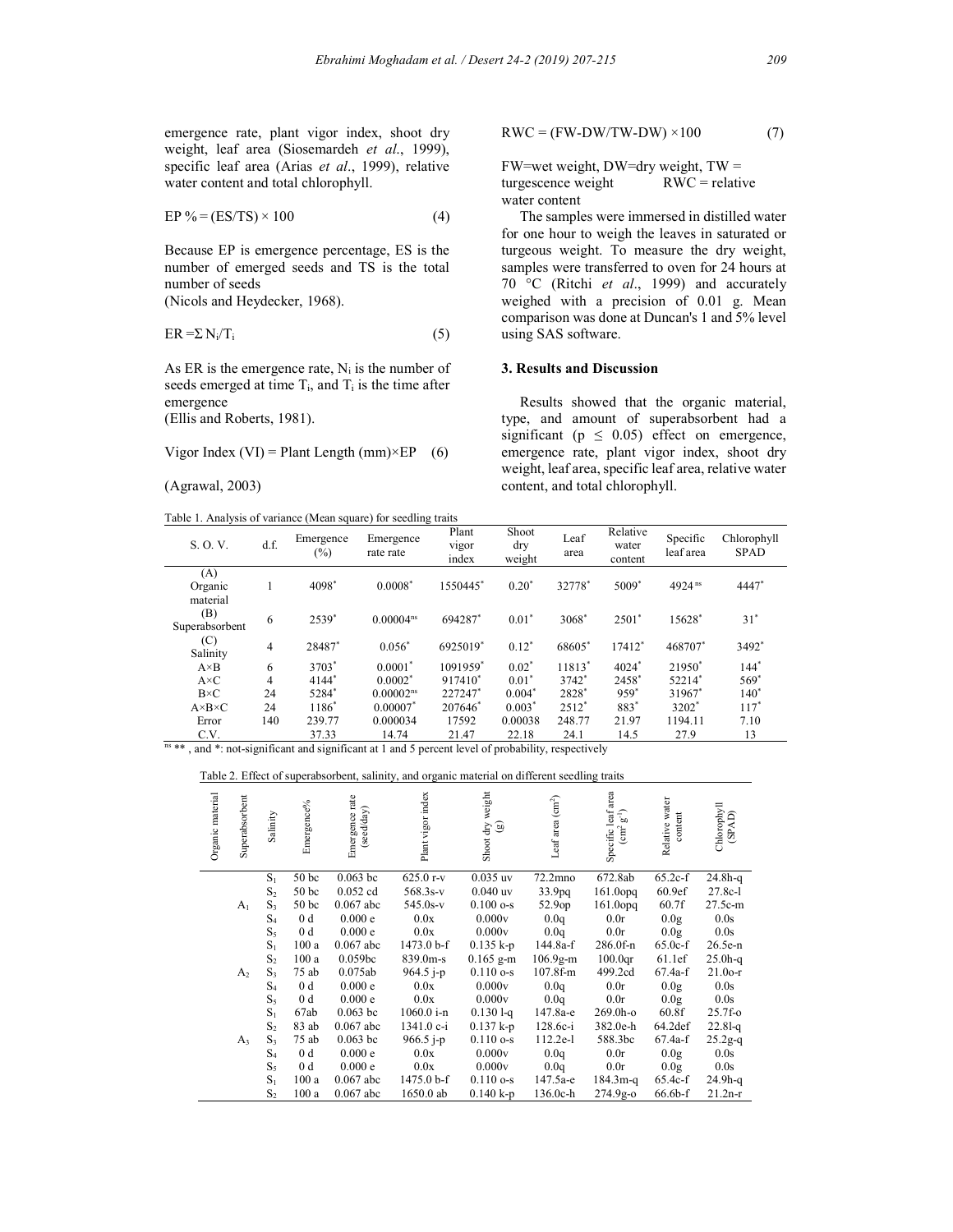| Organic material | Superabsorbent | Salinity       | Emergence%               | Emergence rate<br>(seed/day) | Plant vigor index         | Shoot dry weight<br>ම | Leaf area (cm <sup>2</sup> ) | Specific leaf area<br>$g^1$<br>$\text{cm}^2$ | Relative water<br>content | ${\it Chlorophyll}$ (SPAD) |
|------------------|----------------|----------------|--------------------------|------------------------------|---------------------------|-----------------------|------------------------------|----------------------------------------------|---------------------------|----------------------------|
|                  | $A_4$          | $S_3$          | 83 ab                    | 0.059bc                      | $1141.0$ g-l              | $0.120$ m-q           | 173.7ab                      | 726.7a                                       | 78.2ab                    | $23.5j - q$                |
|                  |                | $S_4$          | 50 <sub>bc</sub>         | $0.067$ abc                  | $675.0 p-v$               | $0.180$ f-k           | 66.3nop                      | $368.2e-i$                                   | 67.8a-f                   | 26.5e-n                    |
|                  |                | $S_5$          | 0 <sub>d</sub>           | 0.000e                       | 0x                        | 0.000v                | 0.0q                         | 0.0r                                         | 0.0g                      | 0.0s                       |
| $C_1$            |                | $S_1$          | 100a                     | $0.067$ abc                  | $1407.0 b-g$              | $0.170$ g-l           | $150.2a-d$                   | 244.6k-p                                     | $71.6a-f$                 | $23.01 - q$                |
|                  |                | $S_2$          | 50 <sub>bc</sub>         | $0.056$ cd                   | $660.0$ q-v               | $0.065$ stu           | 88.2k-o                      | 588.3bc                                      | $71.2a-f$                 | $20.4p-r$                  |
|                  | $A_5$          | $S_3$          | 50 <sub>bc</sub>         | $0.056$ cd                   | 839.0m-s                  | $0.110o-s$            | 112.2e-l                     | $161.0$ opq                                  | $65.2c-f$                 | $23.4j - q$                |
|                  |                | $S_4$          | 0 <sub>d</sub>           | 0.000e                       | 0.0x                      | 0.000v                | 0.0q                         | 0.0r                                         | 0.0g                      | 0.0s                       |
|                  |                | $S_5$          | 0 <sub>d</sub>           | 0.000e                       | 0.0x                      | 0.000v                | 0.0q                         | 0.0r                                         | 0.0 <sub>g</sub>          | 0.0s                       |
|                  |                | $S_1$          | 83 ab                    | $0.067$ abc                  | 1340.0 c-i                | $0.157$ i-m           | 148.9a-e                     | $213.71 - q$                                 | 68.1a-f                   | $24.6i-q$                  |
|                  |                | $S_2$          | 100a                     | $0.067$ abc                  | 1540.0 a-e                | $0.160$ h-m           | 94.3i-n                      | 471.3de                                      | $72.3a-f$                 | 27.7c-l                    |
|                  | A6             | $S_3$          | 50 <sub>bc</sub>         | $0.063$ bc                   | 475.0 t-w                 | $0.060$ stu           | 52.9op                       | 311.1f-l                                     | 79.1a                     | $23.2k-q$                  |
|                  |                | $S_4$          | 0 <sub>d</sub>           | 0.000e                       | 0.0x                      | 0.000v                | 0.0q                         | 0.0r                                         | 0.0 <sub>g</sub>          | 0.0s                       |
|                  |                | $S_5$          | 0 <sub>d</sub>           | 0.000e                       | 0.0x                      | 0.000v                | 0.0q                         | 0.0r                                         | 0.0 <sub>g</sub>          | 0.0s                       |
|                  |                | $S_1$          | 75 ab                    | $0.067$ abc                  | 1410.0 b-g                | $0.160 h$ -m          | 147.5a-e                     | 308.0f-l                                     | 66.4c-f                   | $22.2m-r$                  |
|                  |                | $S_2$          | 67ab                     | $0.067$ abc                  | 1110.0 h-m                | $0.170$ g-l           | 112.2e-l                     | 303.4f-l                                     | $65.0c-f$                 | $24.3i-q$                  |
|                  | $A_7$          | $S_3$          | 75 ab                    | $0.067$ abc                  | 1075.0 i-n                | $0.140 k-p$           | $106.0g-m$                   | 305.5f-l                                     | 72.7а-е                   | 19.8 <sub>qr</sub>         |
|                  |                | $S_4$          | 50 <sub>bc</sub>         | 0.059bc                      | 545.0 s-v                 | $0.100$ o-s           | 34.7pq                       | 394.1ef                                      | $65.1c-f$                 | $22.61 - q$                |
|                  |                | $S_5$          | 0 <sub>d</sub>           | 0.000e                       | 0x                        | 0.000v                | 0.0q                         | 0.0r                                         | 0.0 <sub>g</sub>          | 0.0s                       |
|                  |                | $S_1$          | 83 ab                    | 0.083a                       | 1321.0d-i                 | $0.177 f-1$           | 178.6a                       | 301.0f-m                                     | 63.9def                   | $28.9b-i$                  |
|                  |                | $S_2$          | 67ab                     | 0.083a                       | 1313.0d-i                 | 0.320a                | 147.0a-e                     | $199.41 - q$                                 | 61.1ef                    | $28.6b-k$                  |
|                  | A <sub>1</sub> | $S_3$          | 50 <sub>bc</sub>         | $0.067$ abc                  | 790.0n-s                  | $0.255$ bc            | $102.5g-n$                   | $236.0k-p$                                   | 61.1ef                    | 30.1a-h                    |
|                  |                | $S_4$          | 50 <sub>bc</sub>         | $0.067$ abc                  | 545.0 s-v                 | $0.120$ m-q           | 77.5 l-o                     | 236.7k-p                                     | 60.7f                     | $25.3g-p$                  |
|                  |                | $S_5$          | 0 <sub>d</sub>           | 0.000e                       | 0.0x                      | 0.000v                | 0.0q                         | 0.0r                                         | 0.0 <sub>g</sub>          | 0.0s                       |
|                  |                | $S_1$          | 100a                     | $0.067$ abc                  | 1775.0 a                  | $0.205$ e-h           | 179.7a                       | 346.0f-k                                     | 67.7a-f                   | $24.7h-g$                  |
|                  |                | $S_2$          | 75ab                     | 0.083a                       | 1324.0d-i                 | $0.230 b - e$         | 145.8a-e                     | $210.01 - q$                                 | 63.0def                   | $31.3a-e$                  |
|                  | A <sub>2</sub> | $S_3$          | 50 <sub>bc</sub>         | $0.075$ ab                   | 892.0 l-r                 | $0.170$ g-l           | $100.9h-n$                   | 135.0 <sub>pq</sub>                          | 64.2def                   | $24.5i-q$                  |
|                  |                | $S_4$          | 75ab                     | $0.067$ abc                  | 1235.0 f-k                | $0.165$ g-m           | $106.9g-m$                   | 268.2h-o                                     | 74.7a-d                   | 27.3c-m                    |
|                  |                | $S_5$          | 0 <sub>d</sub>           | 0.000e                       | 0.0x                      | 0.000v                | 0q                           | 0.0r                                         | 0.0 <sub>g</sub>          | 0.0s                       |
|                  |                | $S_1$          | 100a                     | $0.067$ abc                  | 1770.0 a                  | $0.230 b - e$         | 160.1abc                     | 289.0f-n                                     | 68.9a-f                   | $26.3e-o$                  |
|                  |                | $S_2$          | 83 ab                    | $0.067$ abc                  | 1556.0 a-d                | $0.260$ bc            | 139.3b-g                     | $196.21 - a$                                 | 69.9a-f                   | 26.9d-m                    |
|                  | $A_3$          | $S_3$          | 50 <sub>bc</sub>         | $0.075$ ab                   | 900.0 l-r                 | $0.230 b - e$         | 117.4d-k                     | $194.01-q$                                   | 73.3a-d                   | 27.5c-m                    |
|                  |                | $S_4$          | 50 <sub>bc</sub>         | $0.067$ abc                  | 758.3 o-t                 | $0.120$ m-q           | 93.7i-n                      | 258.2i-o                                     | 71.9a-f                   | 26.9d-m                    |
|                  |                | $S_5$          | $0\ \mathrm{d}$          | 0.000e                       | 0.0x                      | 0.000v                | 0.0q                         | 0.0r                                         | 0.0 <sub>g</sub>          | 0.0s                       |
|                  |                | $S_1$          | 100a                     | $0.067$ abc                  | 1406.0 b-g                | $0.220c-f$<br>0.265 b | $178.\bar{5}a$<br>$140.0b-g$ | $175.1n - q$                                 | 71.9a-f<br>67.1b-f        | $25.4f-p$<br>$29.0b-i$     |
|                  |                | $S_2$          | 100a<br>50 <sub>bc</sub> | $0.067$ abc<br>$0.067$ abc   | 1623.0 abc<br>$970.0$ j-p | $0.230 b - e$         | 112.2e-l                     | $220.61-p$<br>$192.71 - q$                   | 68.7a-f                   |                            |
|                  | $A_4$          | $S_3$<br>$S_4$ | 67ab                     | $0.067$ abc                  | 993.3 j-o                 | $0.250$ bcd           | 88.3ko                       | $272.0g-o$                                   | 67.4a-f                   | $23.2j - q$<br>$30.8a-f$   |
|                  |                | $S_5$          | 0 <sub>d</sub>           | 0.000e                       | 0.0 x                     | 0.000v                | 0.0q                         | 0.0r                                         | 0.0 <sub>g</sub>          | 0.0s                       |
| C <sub>2</sub>   |                | $S_1$          | 50 <sub>bc</sub>         | $0.067$ abc                  | 712.0 o-u                 | $0.147$ j-n           | 144.8a-f                     | $279.0g - o$                                 | $69.5a-f$                 | $30.4a-g$                  |
|                  |                | $S_2$          | 67ab                     | $0.067$ abc                  | 944.0 k-q                 | $0.210 d - j$         | $127.5c-g$                   | $255.0j - 0$                                 | $71.6a-f$                 | $28.7b-k$                  |
|                  | $A_5$          | $S_3$          | 75ab                     | $0.067$ abc                  | $1010.0$ j-o              | $0.160$ h-m           | $103.9g-n$                   | $206.71 - q$                                 | 76.7abc                   | $29.2b-i$                  |
|                  |                | $S_4$          | 50 <sub>bc</sub>         | $0.067$ abc                  | 562.5 s-v                 | $0.100$ o-s           | 68.4nop                      | 371.7e-j                                     | $70.6a-f$                 | 29.7a-i                    |
|                  |                | $S_5$          | 0 <sub>d</sub>           | 0.000e                       | 0.0x                      | 0.000v                | 0.0q                         | 0.0r                                         | 0.0g                      | 0.0s                       |
|                  |                | $S_1$          | 50 <sub>bc</sub>         | $0.067$ abc                  | $675.0 p-v$               | $0.147$ j-n           | 160.1abc                     | $212.61 - q$                                 | $65.1c-f$                 | 27.1d-m                    |
|                  |                | $S_2$          | 50 <sub>bc</sub>         | $0.067$ abc                  | 800.0 n-s                 | $0.190e-i$            | 74.1mno                      | $164.6$ opq                                  | $67.6a-f$                 | $32.3a-d$                  |
|                  | $A_6$          | $S_3$          | 50 <sub>bc</sub>         | $0.067$ abc                  | $568.3 s-v$               | $0.110o-s$            | $106.9g-m$                   | $183.0m - q$                                 | 63.9def                   | 33.6ab                     |
|                  |                | $S_4$          | 50 <sub>bc</sub>         | $0.067$ abc                  | 545.0s-v                  | $0.075$ r-u           | 71.3mno                      | $198.11 - q$                                 | 67.6a-f                   | $28.6b-k$                  |
|                  |                | $S_5$          | 0 <sub>d</sub>           | 0.000e                       | 0.0x                      | 0.000v                | 0.0q                         | 0.0r                                         | 0.0 <sub>g</sub>          | 0.0s                       |
|                  |                | $S_1$          | 50 <sub>bc</sub>         | $0.067$ abc                  | 715.0 o-u                 | $0.160$ h-m           | 173.7ab                      | 385.2efg                                     | 63.9def                   | 28.6b-k                    |
|                  |                | $S_2$          | 50 <sub>bc</sub>         | $0.067$ abc                  | 945.0 k-q                 | $0.145$ j-o           | $95.2i-n$                    | $178.1n - q$                                 | $65.2c-f$                 | 34.7a                      |
|                  | $A_7$          | $S_3$          | 67ab                     | $0.067$ abc                  | $1011.0$ j-o              | $0.120$ m-q           | $93.2i - n$                  | $261.0i -o$                                  | 65.3c-f                   | $29.2b-i$                  |
|                  |                | $S_4$          | 50 bc                    | $0.067$ abc                  | $562.5 s-v$               | $0.110o-s$            | 52.9op                       | $194.61 - q$                                 | 65.1c-f                   | 26.8b-k                    |
|                  |                | $S_5$          | 0 <sub>d</sub>           | 0.000 e                      | 0.0x                      | 0.000v                | 0.0q                         | 0.0r                                         | 0.0 <sub>g</sub>          | 0.0s                       |

Continued Table 2. Effect of superabsorbent, salinity, and organic material on different seedling traits

Means followed by similar letters in the same column don't significant difference based Duncan multiple range test ( $p \le 0.05$ ).  $C_1$ = peat moss,  $C_2$ = vermicompost, A<sub>1</sub>= without superabsorbent, A<sub>2</sub>-A<sub>4</sub>= coats with 2, 4 and 6 g superabsorbent of A200 per kg organic material,  $A_5-A_7=$  coats with 2, 4 and 6 g superabsorbent of F1 per kg organic material,  $S_1=0$  bar,  $S_2=$  -2 bar,  $S_3=$  -4 bar,  $S_4$ = -6 bar and  $S_5$ = -8 bar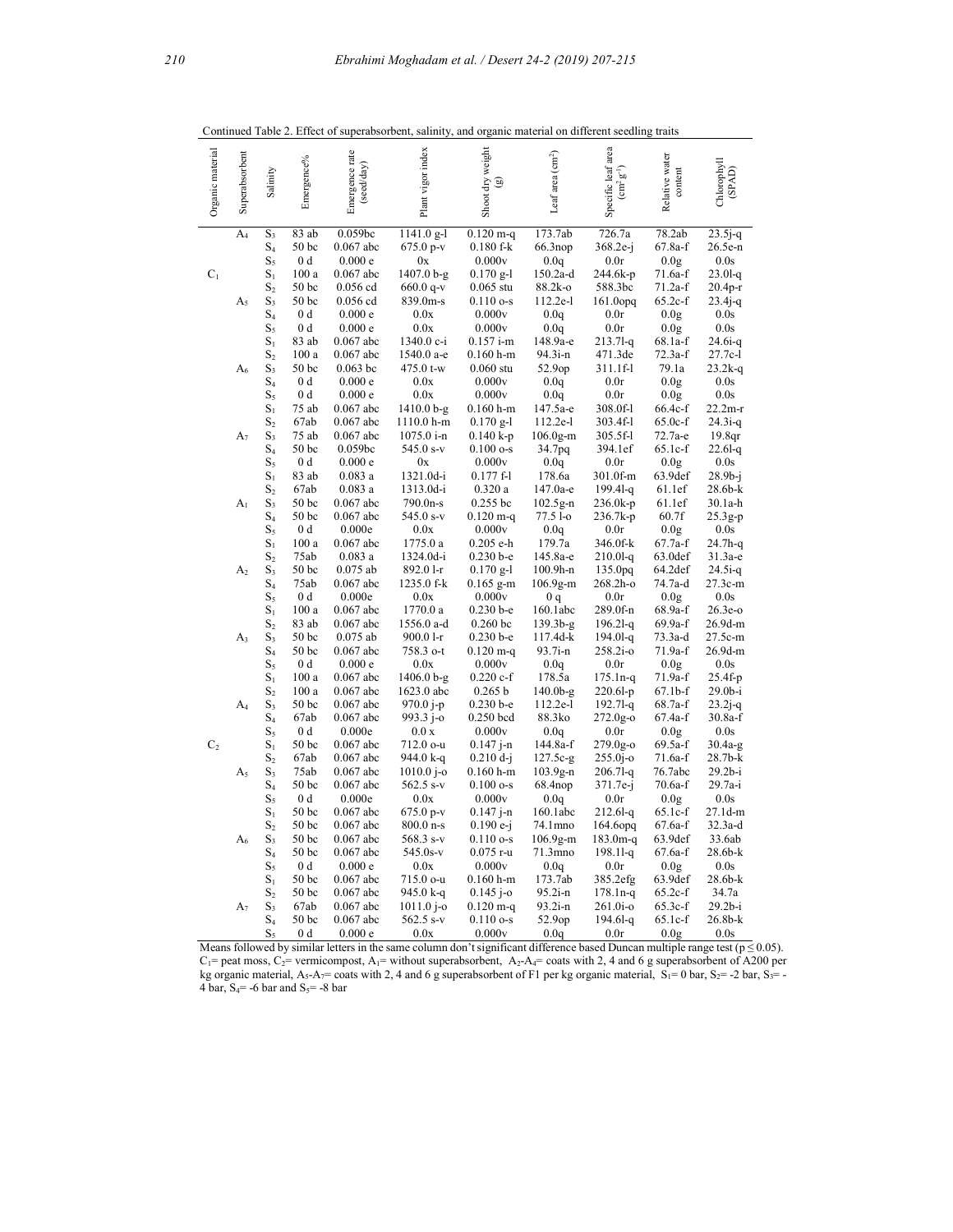3.1. Effect of superabsorbent, salinity, and organic material on different seedling traits

#### 3.1.1. Emergence percentage:

 Mean comparison of the effects of superabsorbent, organic material (vermicompost, and peat moss), and salinity on seedling emergence percentage showed that the largest percentage was 100% (Table 2). Emergence percentage was 50% under 0 bar salinity, peat moss, and level 1 superabsorbent, however, under the same salinity, organic material, and level 3 super absorbent A200 and F1, it was 100% and 75%, respectively. Emergence percentage was 83.33% under 0 bar salinity, vermicompost, and level 1 superabsorbent. Nonetheless, under the same salinity, organic material, and level 3 super absorbent A200 and F1, it was 100% and 50%, respectively. Emergence percentage was not observed under - 6 bar salinity, peat moss, and level 1 superabsorbent. However, it was 50% under -6 salinity, peat moss, and level 3 superabsorbent A200 and F1. Under -6 bar salinity,

salarity, vermicompost, and level 3 super-<br>absorbent A200 and F1 (Table 2). Emergence<br>percentage was 83.33% under 0 bar salinity,<br>vermicompost, and level 1 superabsorbent.<br>Nonetheless, under the same salinity, peat moss,<br> vermicompost and level 1 superabsorbent, the emergence percentage was 50%. Furthermore, it was respectively 66.67% and 50% under -6 salinity, vermicompost, and level 3 super absorbent A200 and F1 (Table 2). Emergence percentage was 83.33% under 0 bar salinity, vermicompost, and level 1 superabsorbent. Nonetheless, under the same salinity, peat moss, and level 1 super absorbent, it was 50% (Table 2). Superabsorbents reduced salinity stress and vermicompost coats better than peat moss coats (Table 2). In the study of Masouvi Zavariyan et al. (2015) salinity stress reduced the germination indices.

#### 3.1.2. Emergence rate

 Mean comparison of the effects of super absorbent, organic material (vermicompost, and peat moss), and salinity on seedling emergence rate showed that the largest emergence rate was 0.083 (seed.day-1) under -2 bar salinity, vermicompost and level 1 superabsorbent A200 (Table 2 and Fig. 1).



Fig. 1. Effect of superabsorbent, salinity and organic material (vermicompost, and peat moss) on emergence rate (Means followed by similar letters don't significant difference based Duncan multiple range test ( $p \le 0.05$ ).  $C_1$ = peat moss,  $C_2$ = vermicompost,  $A_1$ = without superabsorbent,  $A_2$ - $A_4$ = coats with 2, 4 and 6 g superabsorbent of A 6 g superabsorbent of F1 per kg organic material,  $S_1 = 0$  bar,  $S_2 = -2$  bar,  $S_3 = -4$  bar,  $S_4 = -6$  bar and  $S_5 = -8$  bar)

The emergence rate was  $0.063$  (seed.day<sup>-1</sup>) under 0 bar salinity, peat moss, and level 1 superabsorbent. On the other hand, with the same salinity, organic material, and level 3 super 0.067 absorbent A200 and F1, it was 0.067 and 0.066 (seed.day<sup>-1</sup>) respectively, under 0 bar salinity, vermicompost and level 1 superabsorbent, the emergence rate was  $0.083$  (seed.day<sup>-1</sup>). Nevertheless, with the same salinity, organic material, and level 3 super absorbent A200 and F1, it was  $0.067$  (seed.day<sup>-1</sup>). Emergence was detected under -6 bar salinity, peat moss and level 1 superabsorbent. This rate was 0.067 and 0.059 (seed.day-1) under -6 salinity, peat moss and level 3 super absorbent A200 and F1,

respectively. Emergence rate was 0.067 (seed.day<sup>-1</sup>) under -6 bar salinity, vermicompost and level 1 superabsorbent while it rate was  $\text{(seed-day}^1)$  under -6 salinity, vermicompost and level 3 super absorbent A200 and F1 (Table 2 and Fig. 1). This factor was 0.083 (seed.day-1) under 0 bar salinity, vermicompost and level 1 superabsorbent while it rate was 0.063 (seed.day-1) under same salinity, super absorbent, and peat moss (Table 2 and Fig. 1). Vermicompost coats functioned better than peat moss coats and superabsorbent A200 was more effective than superabsorbent F1. Ahmadian et al. (2012) compared soluteeffects on seed germination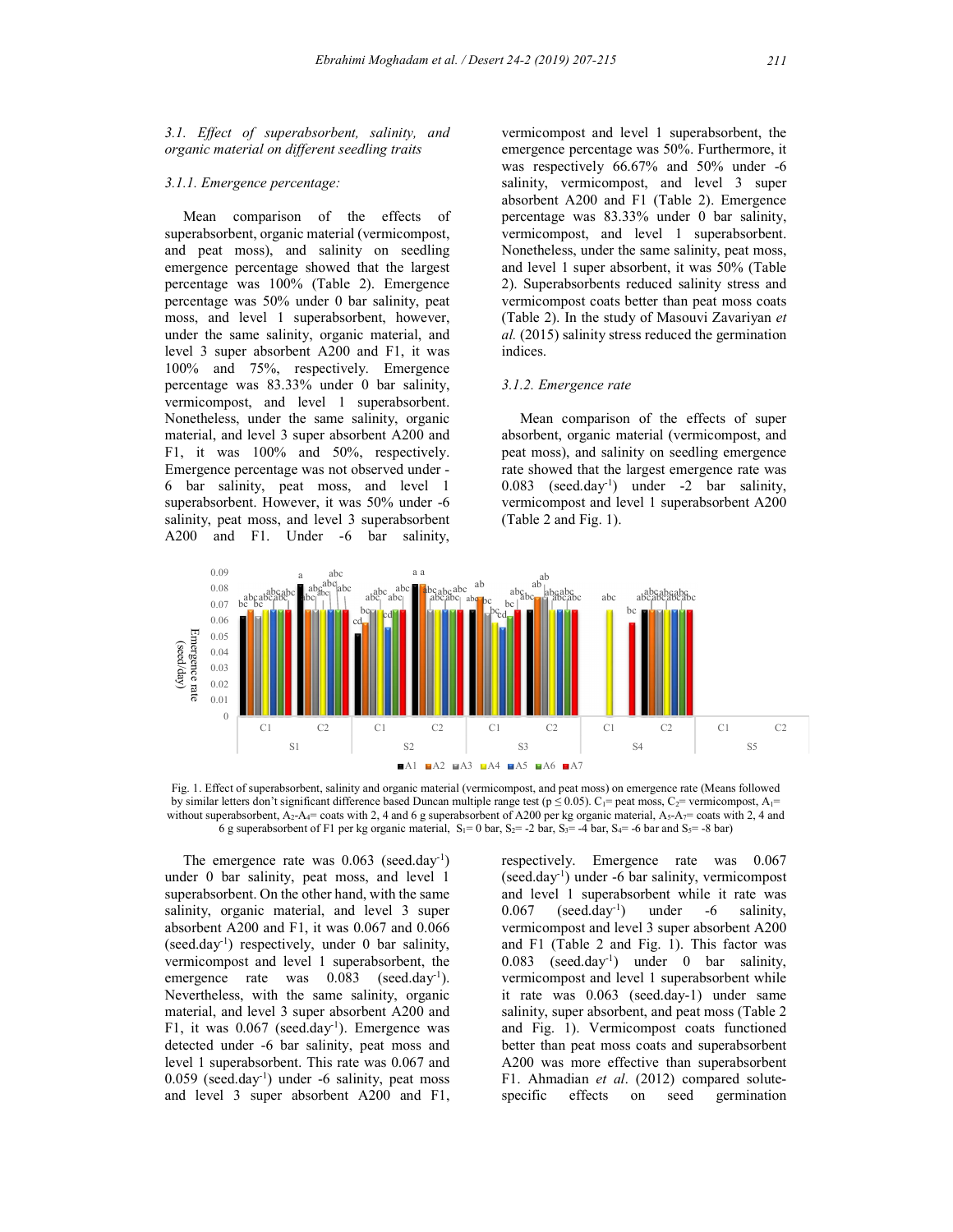characteristics of SM seed (S. marianum) at the same osmotic potential under salinity and drought stress conditions. Their findings showed that high concentrations of drought and salinity treatments reduced the germination rate among 40 and 50%.

#### 3.1.3. Plant early vigor

 Mean comparison of the effects of superabsorbent, organic material (vermicompost, and peat moss), and salinity on plant early vigor showed that the largest plant vigor index was 1775 under 0 bar salinity, vermicompost, and level 1 superabsorbent A200 (Table 2). Plant early vigor was 625 under 0 bar salinity, peatmoss, and level 1 superabsorbent; however, with the same salinity, organic material, and level 3 superabsorbent A200 and F1, it was 1475 and 1410, respectively. Plant early vigor was 1326 under -6 bar salinity, vermicompost, and level 1 superabsorbent. Moreover, it was 993.3 and 562.5 under -6 salinity, vermicompost, and level 3 super absorbent A200 and F1, respectively (Table 2). Under -6 bar salinity, peat moss, and level 1 superabsorbent, the plant vigor index was 0. Plant early vigor was 675 and 545 under -6

salinity, peatmoss, and level 3 superabsorbent A200 and F1, respectively (Table 2). This index was 545 under -6 bar salinity, vermicompost, and level 1 superabsorbent. It was 933.2 and 562.5 under -6 salinity, vermicompost, and level 3 super absorbent A200 and F1, respectively (Table 2). Plant vigor index was 1321 under 0 bar salinity, vermicompost and level superabsorbent while it was 625 under same salinity, superabsorbent, and peat moss (Table 2). Superabsorbent A200 was more effective than superabsorbent F1 and vermicompost coats better than peat moss coats. Dolat Kordestani et al.)2013) investigated effect of organic coating on plant vigor. Results showed that all traits affected by type of organic coating, with the most effect obsevered on plant vigor index.

## 3.1.4. Shoot dry weight

 Mean comparison of the effects of super absorbent, organic material (vermicompost, and peat moss), and salinity on shoot dry weight showed that the largest shoot dry weight was 0.32 g under -2 bar salinity, vermicompost, and level 1superabsorbent A200 (Table 2 and Fig. 2).



by similar letters don't significant difference based Duncan multiple range test ( $p \le 0.05$ ).  $C_1$ = peat moss,  $C_2$ = vermicompost,  $A_1$ = without superabsorbent,  $A_2$ - $A_4$ = coats with 2, 4 and 6 g superabsorbent of A and 6 g superabsorbent of F1 per kg organic material,  $S_1 = 0$  bar,  $S_2 = -2$  bar,  $S_3 = -4$  bar,  $S_4 = -6$  bar and  $S_5 = -8$  bar)

 Shoot dry weight was 0.035 g under 0 bar salinity, peat moss, and level 1 superabsorbent; salinity, nonetheless, with the same salinity, organic material and level 3 super absorbent A200 and F1, this factor was 0.11 g and 0.16 g, respectively. Shoot dry weight was 0.177 g under 0 bar salinity, vermicompost, and level 1 superabsorbent but 0.22 g and 0.16 g with the same salinity, organic material, and level 3 superabsorbent A200 and F1, respectively. It was 0 under -6 bar salinity, peat moss, and level 1 superabsorbent. Shoot dry weight was 0.18 and 0.10 g under -6 salinity, peat moss, and level 3 superabsorbent A200 and F1, respectively (Table

2 and Fig. 2). This was 0.12 g under -6 bar vermicompost, and level 1 superabsorbent and 0.25 and 0.11 under -6 vermicompost, and level 3 superabsorbent A200 and F1, respectively (Table 2 and Fig. 2). This factor was 0.177 g under 0 bar vermicompost and level 1 superabsorbent while it was 0.035g under same salinity, superabsorbent, and peat moss (Table 2 and Fig. 2). Vermicompost coats functioned better than peat moss coats and superabsorbent A200 was more effective than superabsorbent F1. Abuzar and Charm (2014) showed that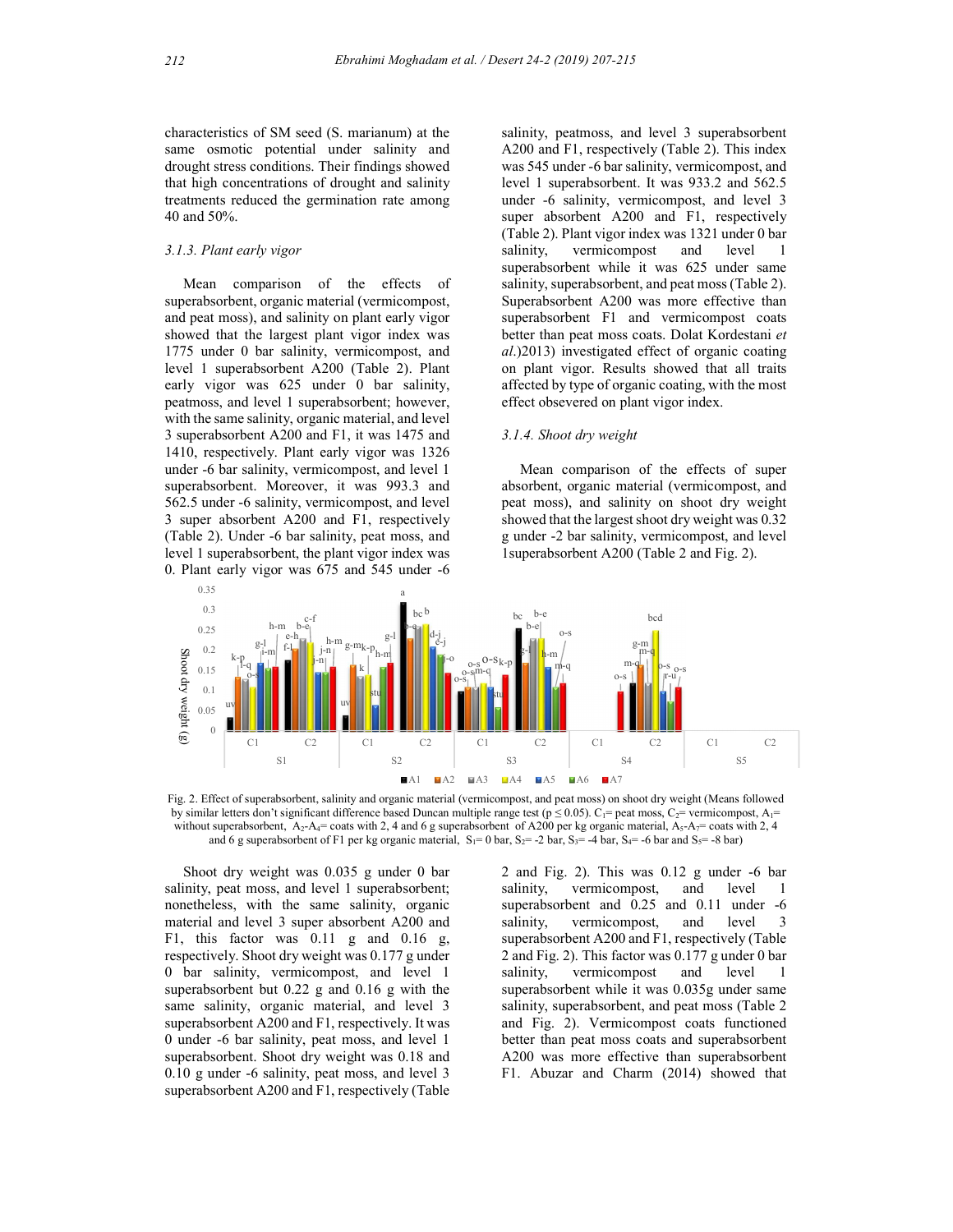superabsorbent and salinity significantly affected

## 3.1.5. Leaf area

the shoot dry weight ( $p \le 0.01$ ).

 Mean comparison of the effects of super absorbent, organic material (vermicompost, and peat moss), and salinity showed that the largest leaf area was 179.7 cm<sup>2</sup> under 0 bar salinity, vermicompost, and level 1 superabsorbent A200 (Table 2). This factor was  $72.2 \text{ cm}^2$  under 0 bar salinity, peat moss and level 1 superabsorbent but 147.5  $cm<sup>2</sup>$  with the same salinity, organic material, and level 3 super absorbent A200 and F1. Leaf area was 178.6 cm<sup>2</sup> under 0 bar salinity, vermicompost, and level 1 superabsorbent but 178.6 cm<sup>2</sup> and 173.7 cm<sup>2</sup> with the same salinity, organic material, and level 3 super absorbent A200 and F1, respectively (Table 2). Under -6 bar salinity, peat moss, and level 1 superabsorbent, the leaf area was 0. It was 66.3  $\text{cm}^2$  and 34.7 cm<sup>2</sup> under -6 salinity, peat moss, and level 3 superabsorbent A200 and F1, respectively and 0.42 under -6 bar salinity, vermicompost, and level 1 superabsorbent. This component was 0.68 and 0.58 under -6 salinity, vermicompost, and level 3 superabsorbent A200 and F1, respectively (Table 2). Leaf area was 178.6 cm<sup>2</sup> under 0 bar salinity, vermicompost and level 1 superabsorbent while it was 72.2 cm<sup>2</sup> under same salinity, superabsorbent, and peat moss (Table 2). Superabsorbent A200 is more effective than superabsorbent F1 and vermicompost coats better are than peat moss coats. Enjavi et al. (2011) reported that leaf area was increased by superabsorbent material.

#### 3.1.6. Specific leaf area

 Mean comparison of the effects of super absorbent, organic material (vermicompost, and peat moss), and salinity revelaed the largest specific leaf area was  $726.7 \text{ cm}^2 \text{ g}^{-1}$  under -4 bar salinity, peat moss, and level 1 superabsorbent A200 (Table 2).

Specific leaf area was  $672.8 \text{ cm}^2 \text{ g}^{-1}$  under 0 bar salinity, peat moss, and level 1 superabsorbent but 184.3 and 308.00  $\text{cm}^2 \text{g}^{-1}$  with the same salinity, organic material, and level 3 superabsorbent A200 and F1 (Table 2). This feature was 301 cm<sup>2</sup> g<sup>-1</sup> under 0 bar salinity, vermicompost, and level 1 superabsorbent but 175.1 cm<sup>2</sup> g<sup>-1</sup> and 375.2 cm<sup>2</sup> g<sup>-1</sup> with the same salinity, organic material, and level 3 superabsorbent A200 and F1, respectively. Specific leaf area was 0 under -6 bar salinity, peat moss and level 1 superabsorbent and 368.20 cm<sup>2</sup>  $g^{-1}$  and 394.2 cm<sup>2</sup>  $g^{-1}$  under -6 salinity, peat moss, and level 3 super absorbent A200 and F1, respectively (Table 2).

Specific leaf area was  $236.7 \text{ cm}^2 \text{ g}^{-1}$  under -6 bar salinity, vermicompost, and level 1 superabsorbent and 272.7 cm<sup>2</sup> g<sup>-1</sup> and 194.67 cm<sup>2</sup> g -1 in -6 salinity, vermicompost, and level 3 super absorbent A200 and F1, respectively (Table 2). Masouvi Zavariyan et al. (2015) investigated the effect of seed priming by potassium nitrate on germination and biochemical indices in S. marianum under salinity stress. Their results showed that salinity stress had a negative impact on germination and seedling establishment.

### 3.1.7. Relative water content

 Mean comparison of the effects of super absorbent, organic material (vermicompost, and peat moss), and salinity showed that the largest relative water content was 79.1 under -4 bar salinity, vermicompost, and level 2 superabsorbent F1 (Table 2). This property was 65.2 under 0 bar salinity, peat moss, and level 1 superabsorbent but 65.4 and 66.4 with the same salinity, organic material, and level 3 super absorbent A200 and F1 (Table 2). Relative water content was 63.9 under 0 bar salinity, vermicompost, and level 1 superabsorbent but 71.9 and 63.9 with the same salinity, organic material and level 3 super absorbent A200 and F1, respectively (Table 2). It was 0 under -6 bar salinity, peat moss, and level 1 superabsorbent and 67.8 and 65.1 under -6 salinity, peatmoss, and level 3 superabsorbent A200 and F1, respectively (Table 2). This content was 60.7 in - 6 bar salinity, vermicompost, and level 1 superabsorbent and 67.4 and 65.1 under -6 salinity, vermicompost, and level 3 superabsorbent A200 and F1, respectively (Table 2). Bhat et al. (2009) showed that the use of absorbent polyacrylamide under saline conditions could increase the amount of available water.

## 3.1.8. Chlorophyll (SPAD)

 Mean comparison of the effects of super absorbent, organic material (vermicompost, and peat moss), salinity showed that the highest chlorophy ll (SPAD) was 33.6 under -4 bar salinity, vermicompost, and level 2 superabsorbent F1 (Table 2). Chlorophyll (SPAD) was 24.8 under 0 bar salinity, peat moss and level 1 superabsorbent yet 24.9 and 22.2 with the same salinity, organic material, and level 3 super absorbent A200 and F1 (Table 2). Chlorophyll (SPAD) was 24.8 under 0 bar salinity, peat moss and level 1 superabsorbent but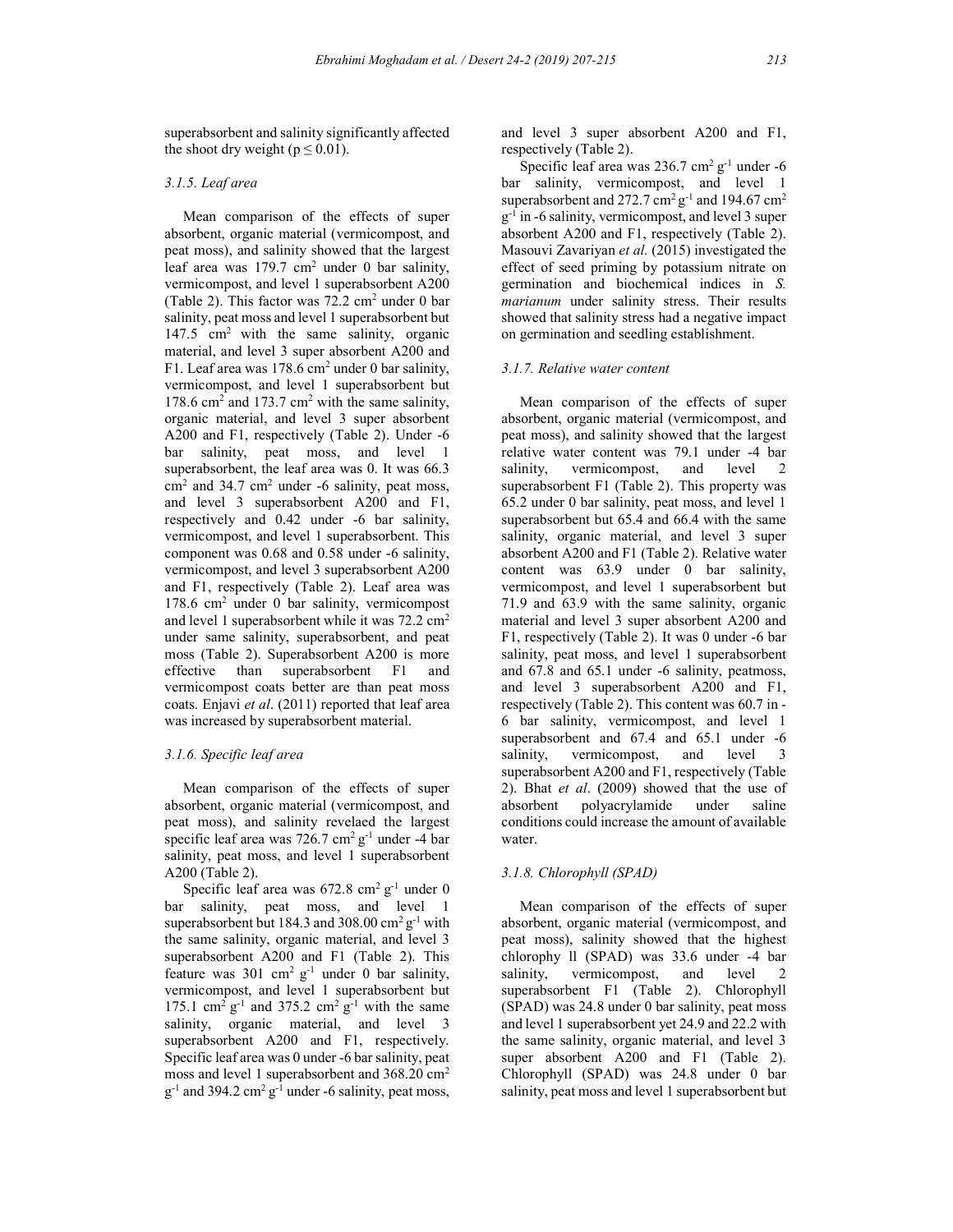24.9 and 22.2 with the same salinity, organic material, and level 3 superabsorbent A200 and F1 (Table 2). It was 0 under -6 bar salinity, peat moss, and level 1 superabsorbent, 26.5 and 22.5 under -6 salinity, peat moss, and level 3 superabsorbent A200 and F1, respectively (Table 2), 25.3 under -6 bar salinity, vermicompost and level 1 superabsorbent, and 30.8 and 28.6 under -6 salinity, vermicompost, and level 3 superabsorbent A200 and F1, respectively (Table 2). Chlorophy ll (SPAD) was 28.9 under 0 bar salinity, vermicompost and level 1 superabsorbent while it was 24.8 under same salinity, superabsorbent, and peat moss (Table 2). Generally, superabsorbent A200 is more effective than superabsorbent F1 and vermicompost coats function better than peat moss coats. Akhzari and Ghasemi Aghbash (2014) investigated the effect of salinity and drought stress on the seedling growth and physiological traits of Vetiver grass (Vetiveria zizanioides stapf.). Their findings showed that chlorophyll concentration was lowest under 4 dS  $m^{-1}$  and FC salinity-aridity treatments.

## 4. Conclusion

 The use of adsorbent materials were able to 1) increase the amount of water absorption and the duration of water storage, 2) reduce the salinity of the seeds around the seed, and 3) increase the percentage of germination and initial strain. Organic polymers and their derivatives were generated to absorb water and place it on the seed before and after germination and plant deposition; these compounds were able to absorb and store excess water in the soil and provide seed. Generally superabsorbent A200 is more effective than superabsorbent F1 also vermicompostcoats better than peat mass coats. As a result, to improve the germination and emergence in the soil, a vermicompost with a superabsorbent A200 can be used to prepare organic coatings. Organic coatings with superabsorbent polymers are conducive to collecting rainwater in arid and semi-arid areas of the early rainy seasons, which can absorb rainwater to a multiple of its weight and reduce the amount of salinity in the germination stage.

## Acknowledgement

 We are grateful to Saeid Musapour, Farzad Shyebani, Ahmad Mansouri, Ahmad Tahmasbi, and Bijan Azad for their invaluable contribution to this study.

#### **References**

- Abuzar, M., M. Charm, 2014. The effect of superabsorbent and salinity on some physiological characteristics of wheat (Triticum. L). 1<sup>st</sup> National Conference on Sustainable Management of Soil and Environmental Resources. Kerman. Iran.
- Agrawal, R., 2003. Seed technology .Pub. Co. PVT. LTD. New Delhi. India.
- Ahmadian, M., R. Kalvandi, F. Zand, 2012. Comparison of solute-specific effects on seed germination characteristics of SM seed (Silybum marianum L.) at the same osmotic potential under salinity and drought stress conditions. Scholars Research Library Annals of Biological Research. 3 (8); 4145-4153.
- Akhzari, D., F. Ghasemi Aghbash, 2014. Effect of salinity and drought stress on the seedling growth and physiological traits of Vetiver grass (Vetiveria zizanioides stapf.). Ecopersia. 1 (4), 339-352.
- Arias, D., j. Calvo-Alvarado, J, A. Dohrenbusch, 2007. Clibration of LAI-2000 to estimate leaf erea index (LAI) and assessment of its realationship with stand productivity in six native introduced tree species in Costa Rica. Forest ecology and management. 247(1); 185-193.
- Bhat, N. R., M. K. Suleiman, H. Al-Menaie, E. H. Al-Ali, L. AL-Mulla., A. Christopher, V. S. Lekha, S. I. Ali, P. George, 2009. Polyacrylamide Polymer and Salinity Effects on Water Requirement of Conocarpus lancifolius and Selected Properties of Sandy Loam Soil. European Journal of Scientific Research. 25(4); 549-558.
- Dolat Kordestani, M., M. Taghvaei., S.F. Afzali, M. Zarrei, 2013. The use of organic material for coating of Calotropis procera L. seeds. Technical Journal of Engineering and Applied Science. 11; 942-949.
- Ellis, R. H, E. H. Roberts, 1981. The quantification of ageing and survival in orthodox seeds. Seed Sciences Technology. 9; 377-409.
- Enjavi, F., M. Taghvaei., H. Sadeghei, A. Hassanli, 2013. The Survey of Superabsorbent Polymer on Early Vigor and Water use Efficiency of (Calotropis procera L.) Seedling under Drought Stress. Iranian journal of range and desert research. 22 (2); 216-230.
- Eskandari Nasrabadi, S., R. Ghorbani, P. Rezvani Moghaddam, M. Nassiri Mahallati, 2014. Effect of salinity on biomass production and activities of some key enzymatic antioxisants in Phenological response of milk thistle (Silybum marianum [L.]Gaertn.) to different nutrition systems. Journal of Applied Research on Medicinal and Aromatic Plants. 148–151.
- Haban, M., P. Otepka., L. Kobida, M. Habanova, 2009. Production and quality of milk thistle (Silybum marianum [L.] Gaertn.) cultivated in cultural conditions of warmagriclimatic macroregion. Horticulture Sciences. (Prague). 36 (2); 25–30.
- Jamil, A., S. Riaz., M. Ashraf, M.R. Foolad, 2011. Gene expressionprofiling of plants under salt stress. Plant Sciences. 30 (5); 435–458.
- Masoumi Zavariyan, A., M. Yousefi Rad, M. Asghari, 2015. Effect of seed priming by potassium nitrate on germination and biochemical indices in Silybum marianum L. under salinity stress. International Journal of Life Sciences. 9(1); 23-28.
- Massarat, N., A. Siadat., M. Sharafizadeh, B. Habibi, 2015. The effect of priming on germination and